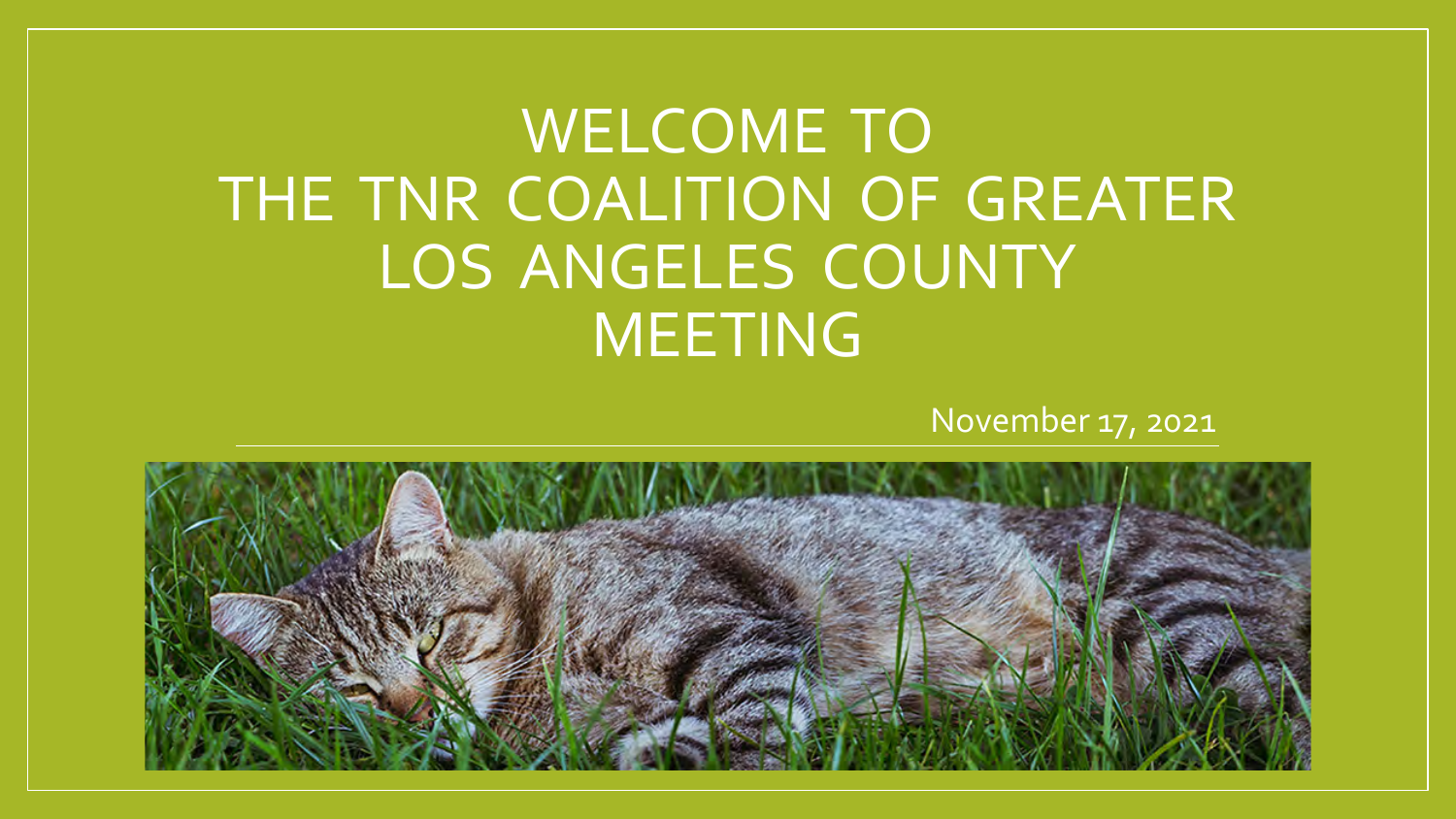**If Best Friends Animal Sanctuary can "Save Them All"**

**Then… The TNR Coalition of Greater Los Angeles County Can "TNR Them All"**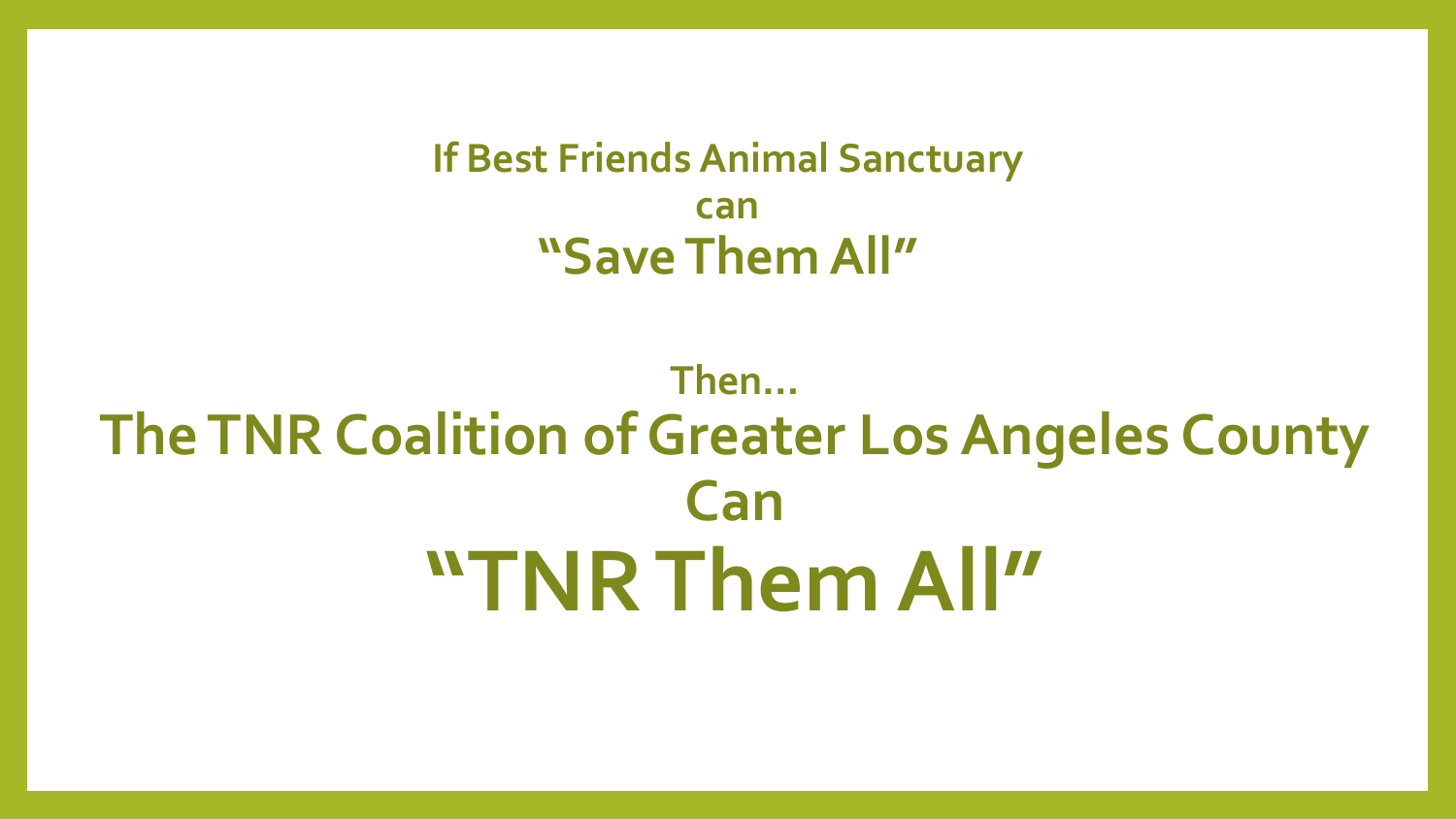# **Who is this Teri Gray, anyway?**

- PeopleSolutions Healthcare Staffing, Inc. CEO 11 years
- $\triangleright$  Linked Up For Animals, Inc. CEO 5 years
- $\triangleright$  The Linked Up For Animals Foundation, CEO 4 years
- Master in Public Health
- Co-Facilitated a large, well represented coalition at Harbor-UCLA Medical Center
- **► Grant Writer**
- Member of the Southern California Veterinarian Medical Association (Cypress, CA)
- Member of Alley Cats Feral Cat Community
- Passionate about Animal Welfare
- $\triangleright$  TNR six years of experience and over 80 cats
- $\triangleright$  I am very funny at times

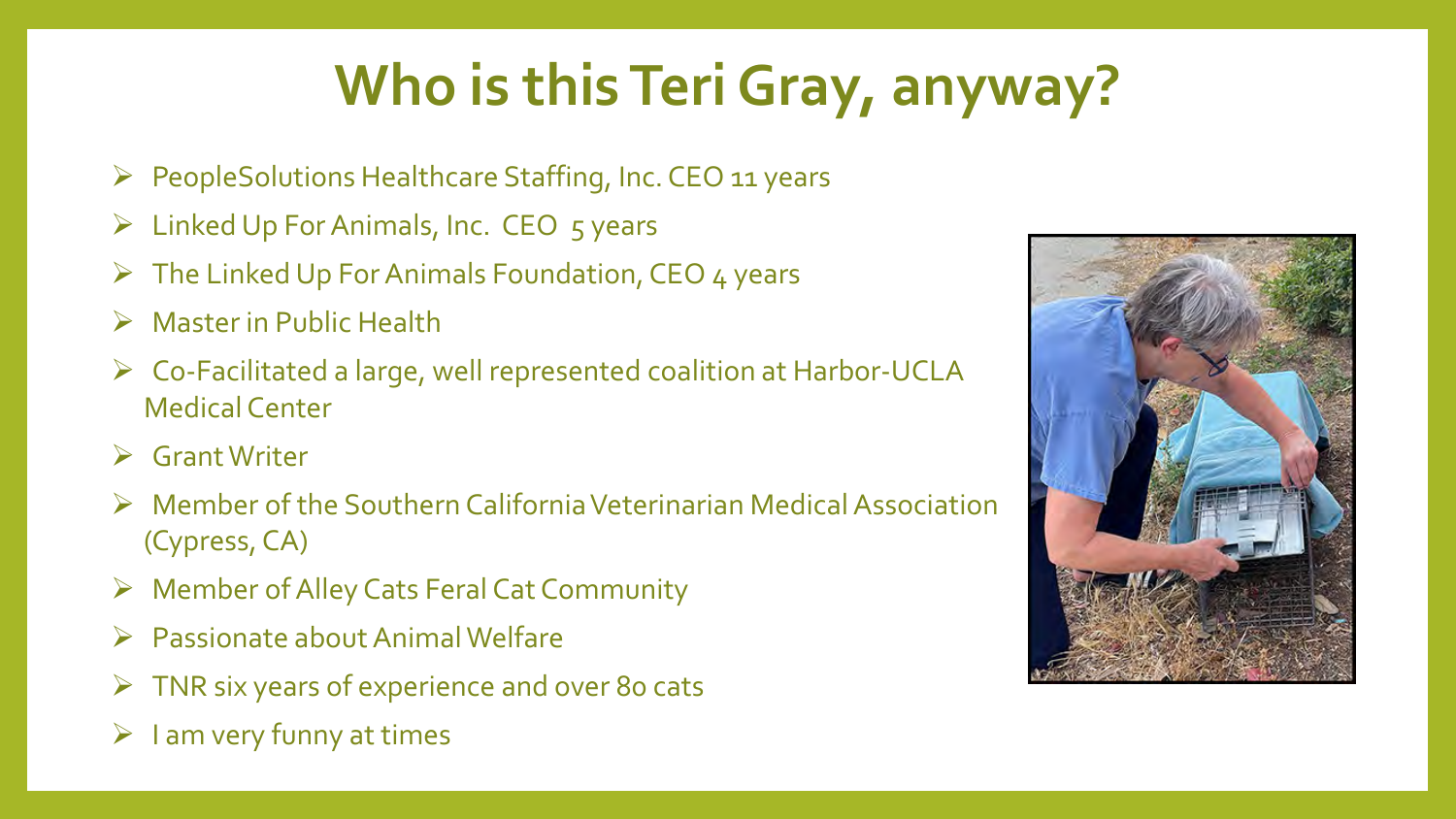# **The TNR Coalition's Goal**

To implement a large-scale trapping program to control the overpopulation of free roaming cats in Los Angeles County.

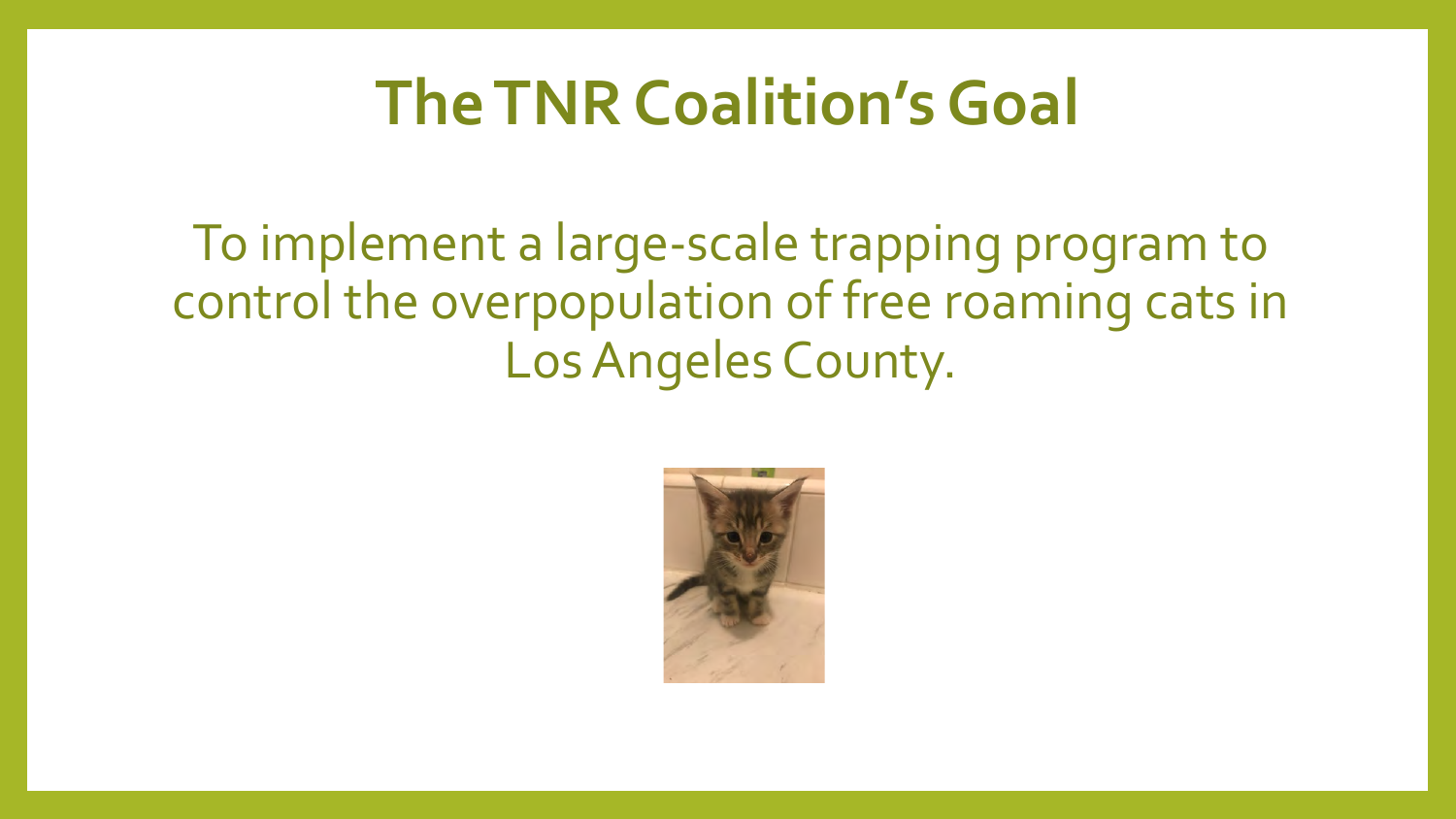## **The Need to Build a New Approach for Trap-Neuter-Return**

#### **REASONS**

- $\triangleright$  No comprehensive plan to deal with the overpopulation of free roaming cats in LA County
- $\triangleright$  Not enough Veterinarians or appointments to meet the need
- $\triangleright$  Not enough financial resources, vouchers
- $\triangleright$  No reliable source for data
- $\triangleright$  Not enough trappers, fosters, rescues working in tandem
- $\triangleright$  Public is not aware of the overpopulation of cats.
- $\triangleright$  The overpopulation of cats creates a rich food supply for coyotes

### **There is a significant need to implement a new model of TNR!**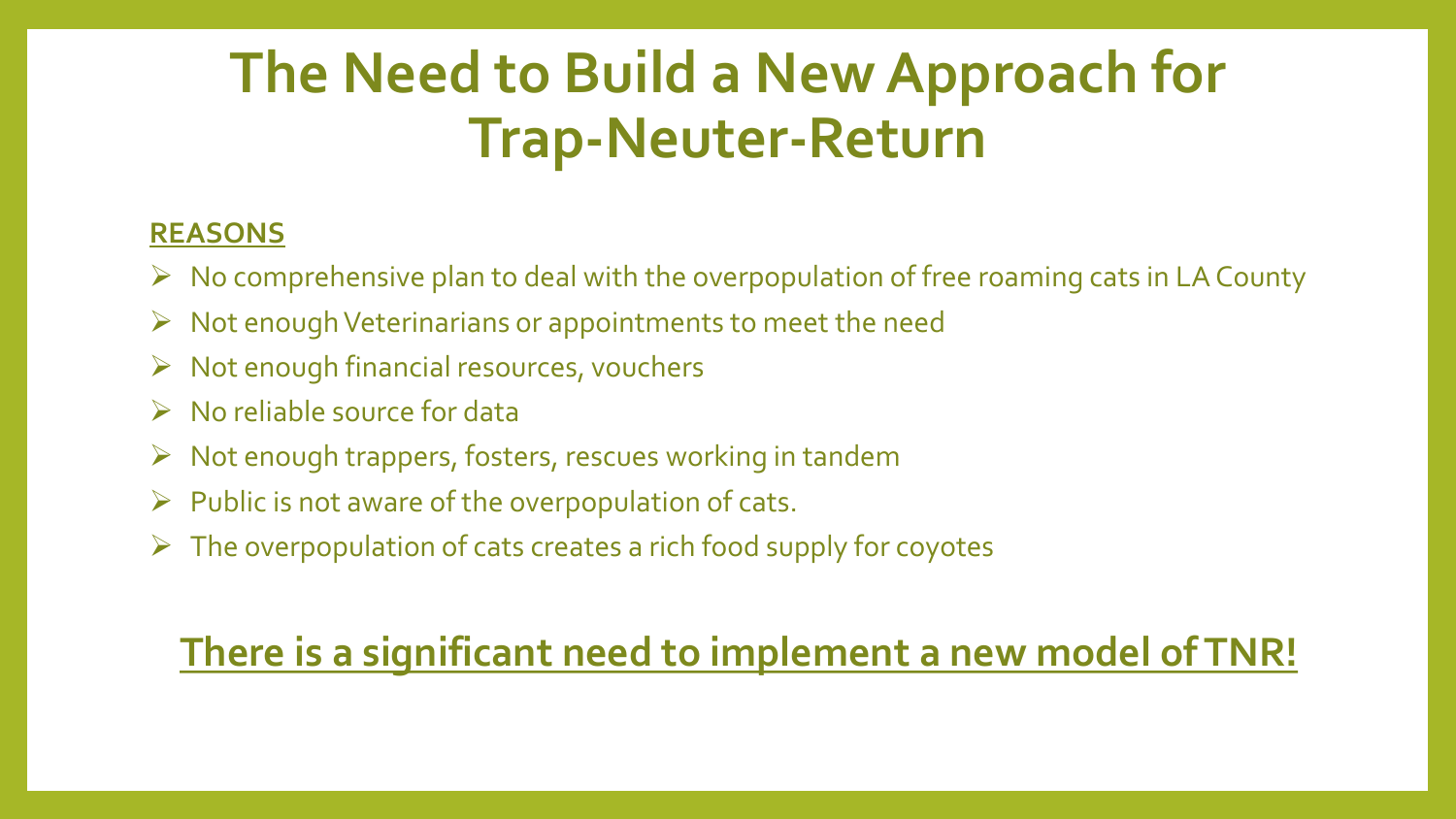### **Coalition Building Framework Building a Dynamic Team Approach for TNR**

#### **Co-Facilitators**

- $\triangleright$  Teri Gray, Linked Up For Animals, Inc.
- $\triangleright$  Nonprofit (?)

#### **Steering Committee**



#### **A Well Represented Coalition- Our Members**

 Trappers, Colony Feeders, Fosters, Adoption and Rescue Organizations, Local Politicians (field deputy), County and City Animal Services, Law Enforcement, Media, Concerned Community Members, Veterinarians, Los Angeles Veterinary Public Health Department, Western University College of Veterinarian Medicine (Pomona)

### **Well Formed Coalitions Get Funded!**

If you are interested in working with the coalition, please email Teri Gray: [TGray@LUFAWorld.com](mailto:TGray@LUFAWorld.com?subject=Interest%20in%20the%20TNR%20Coalition%20of%20Greater%20LA%20County)

![](_page_5_Picture_10.jpeg)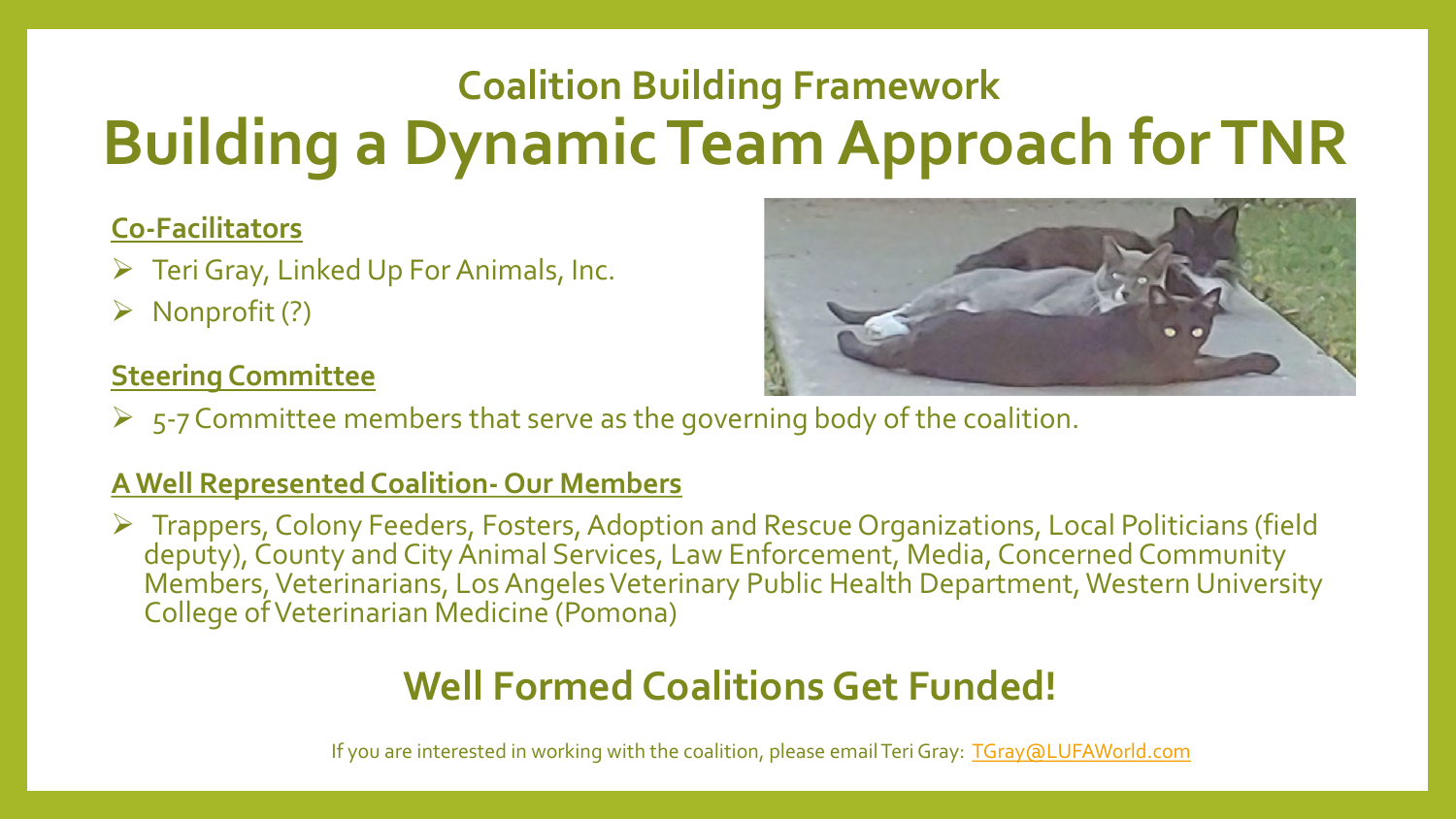# **How to build a Powerful Coalition**

### **The TNR Coalition is a BIG IDEA requiring a BIG COMMITMENT for BIG RESULTS**

#### **Next Steps**

- **► Conduct a SWOT Analysis**
- Productive, one-hour meetings
- $\triangleright$  Identify members/nonprofits to serve on the steering committee
- Develop TNR model for large scale trapping (make the model scalable)
- Develop Public Education Campaigns
- Budget and Bank Account
- $\triangleright$  Fundraising
- $\triangleright$  Pilot the TNR program
- $\triangleright$  Branding the Coalition (i.e. T-shirts for trappers)
- $\triangleright$  Transportation and Logistics

![](_page_6_Picture_13.jpeg)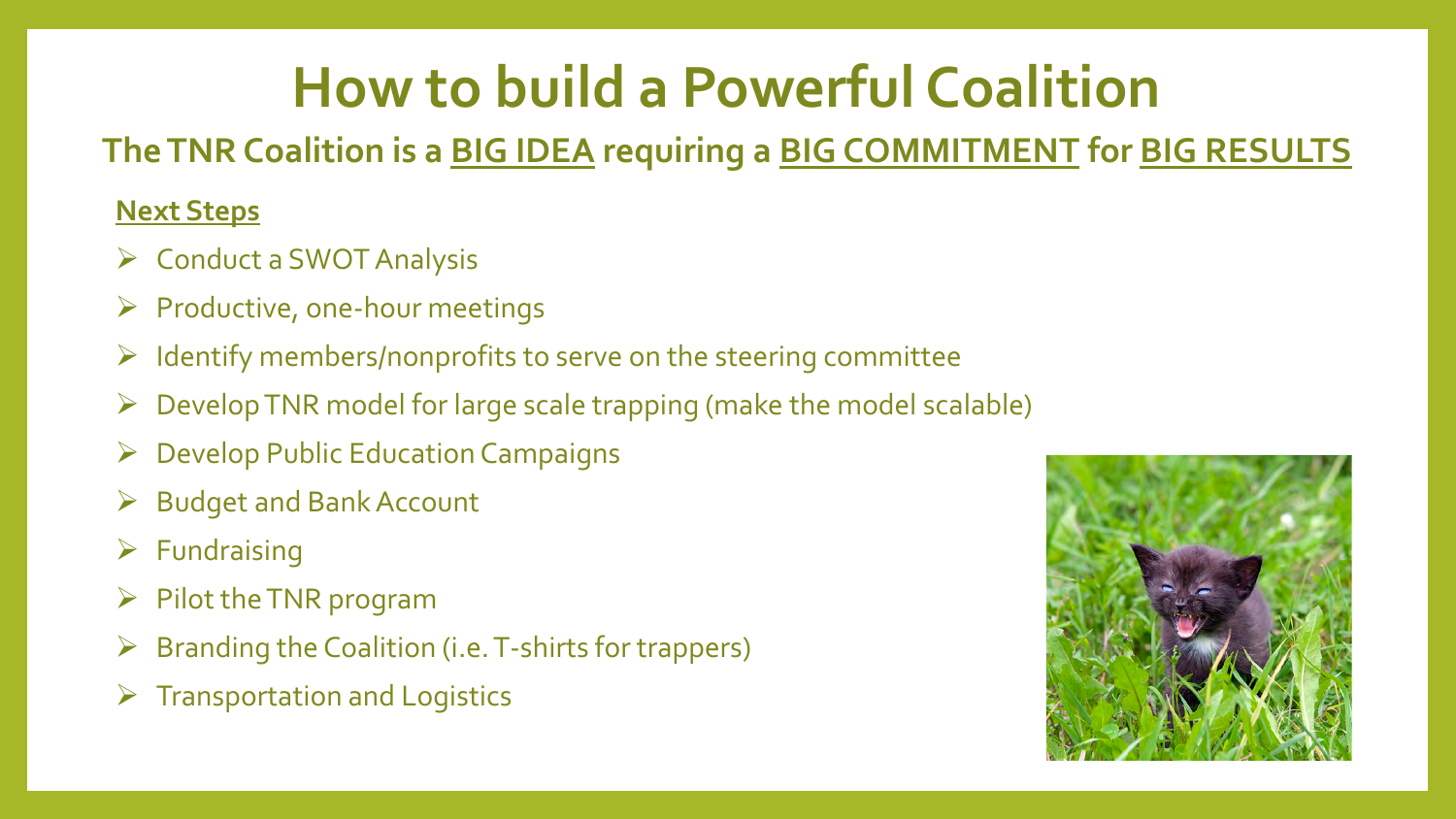## **TNR Coalition Resources**

- $\triangleright$  Registered The TNR Coalition in Animal Shelter Counts
- $\triangleright$  Trappers and Fosters
- Veterinarian Services
- Mobile Vet Clinics
- $\triangleright$  Equipment and supplies for trapping
- $\triangleright$  Transportation
- $\triangleright$  Data
- $\triangleright$  Branding the Coalition (T-Shirts & car magnets)

![](_page_7_Picture_9.jpeg)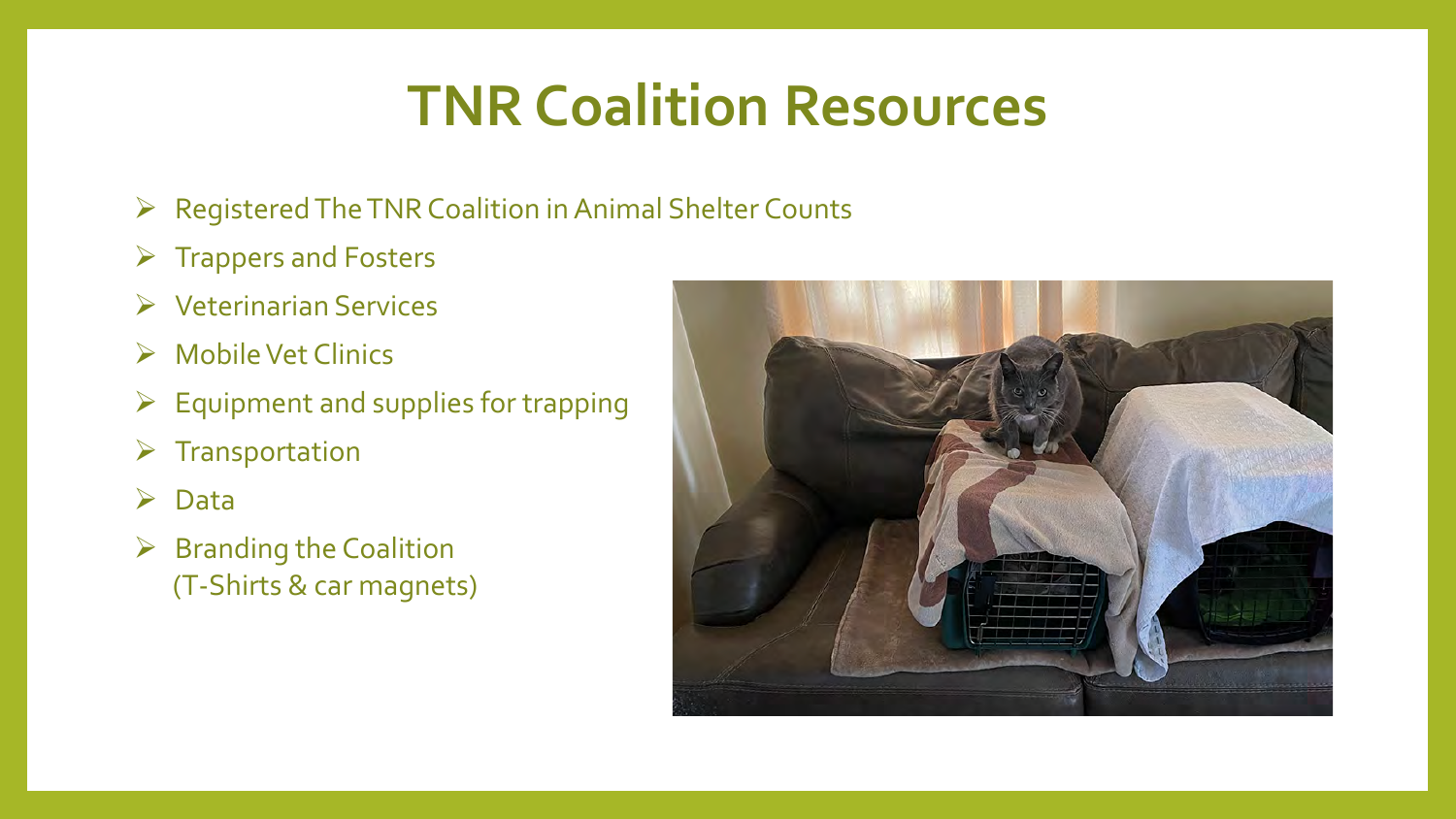## **The TNR Coalition's Education Campaign**

**Public Education Campaigns to develop Trapper and Foster Care Networks**

- $\triangleright$  Identify target audiences
- $\triangleright$  Develop accurate easy to understand messaging for different target audiences

*"Increasing the Public's Awareness about the Amazing Nature, Beauty and Charisma of Cats"* Target audience - Public

*"Fostering Kittens, The Cure for Loneliness"*  Target audience Seniors Living in Retirement Communities, Homebound Adults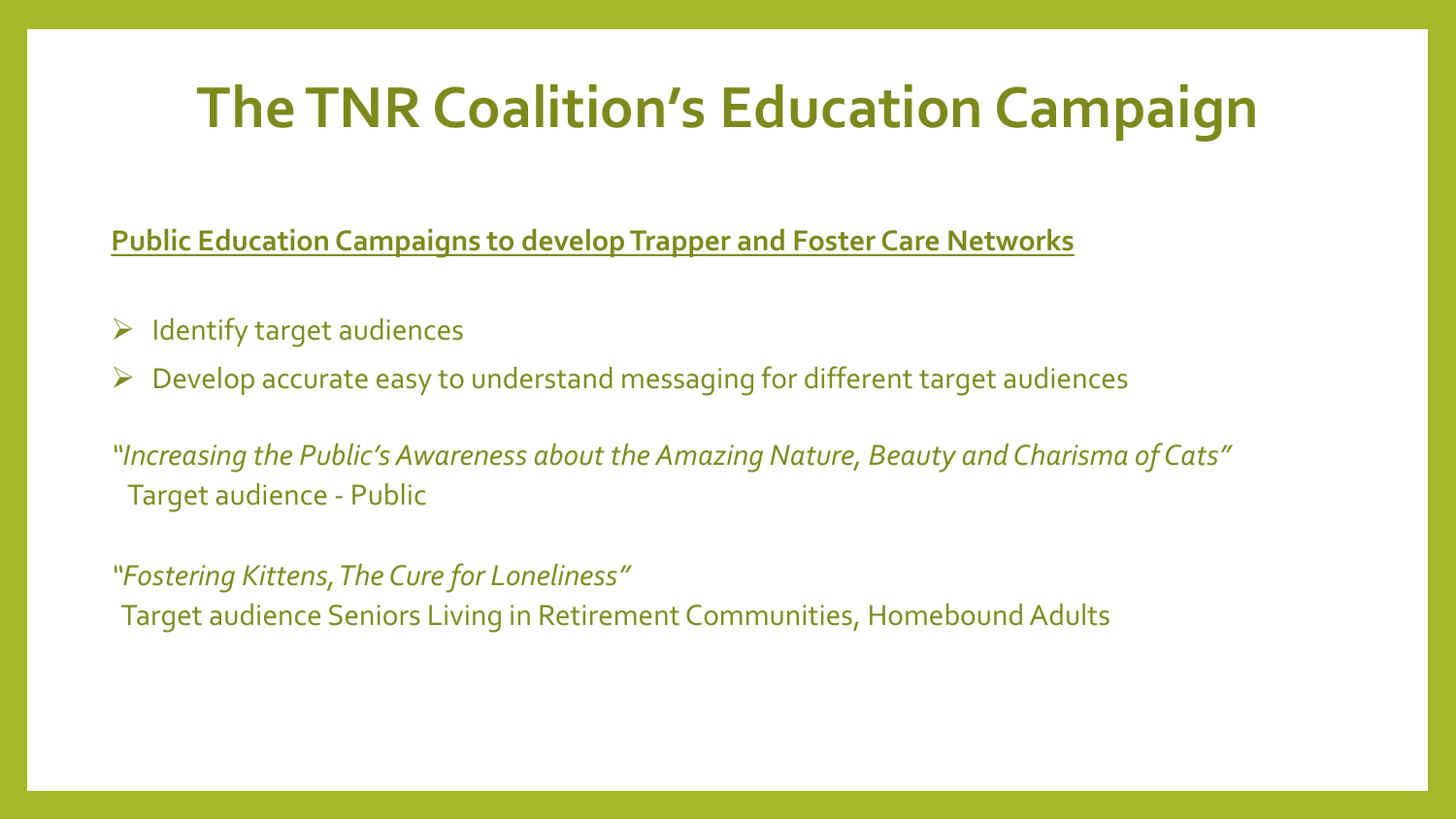![](_page_9_Picture_0.jpeg)

<https://www.washingtonpost.com/lifestyle/2021/11/09/kitten-therapy-foster-retirement-home/>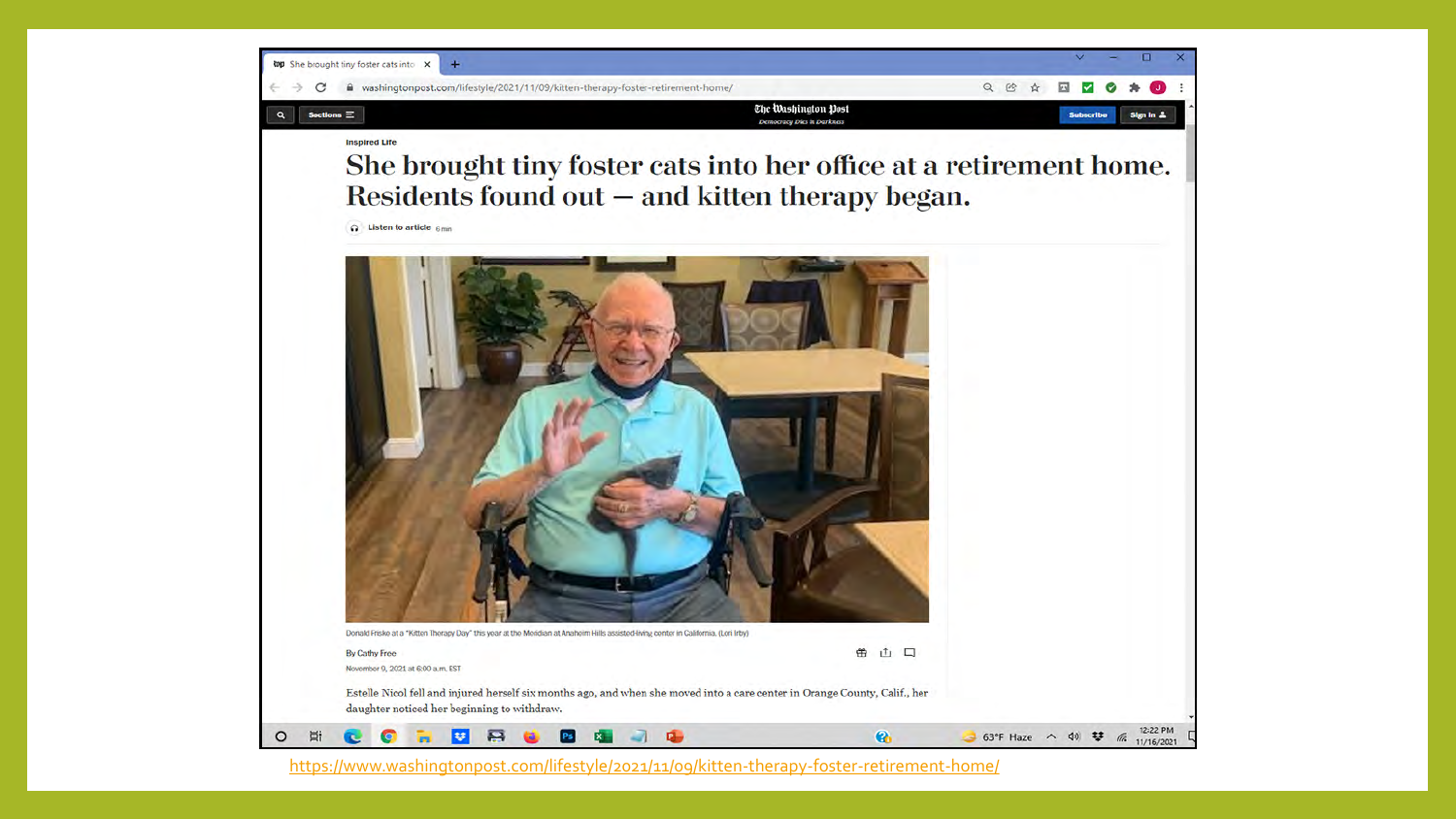![](_page_10_Picture_0.jpeg)

- $\triangleright$  Goal #1 LUFA Social
	- Social Media Platform dedicated to all thing's animals
- $\triangleright$  Goal #2 Advocacy
	- Members become a part of a significant voting block
- $\triangleright$  Goal #3 Create many streams of revenue
	- All profit will be used to fund shelters, sanctuaries, nonprofits and legislation

![](_page_10_Picture_7.jpeg)